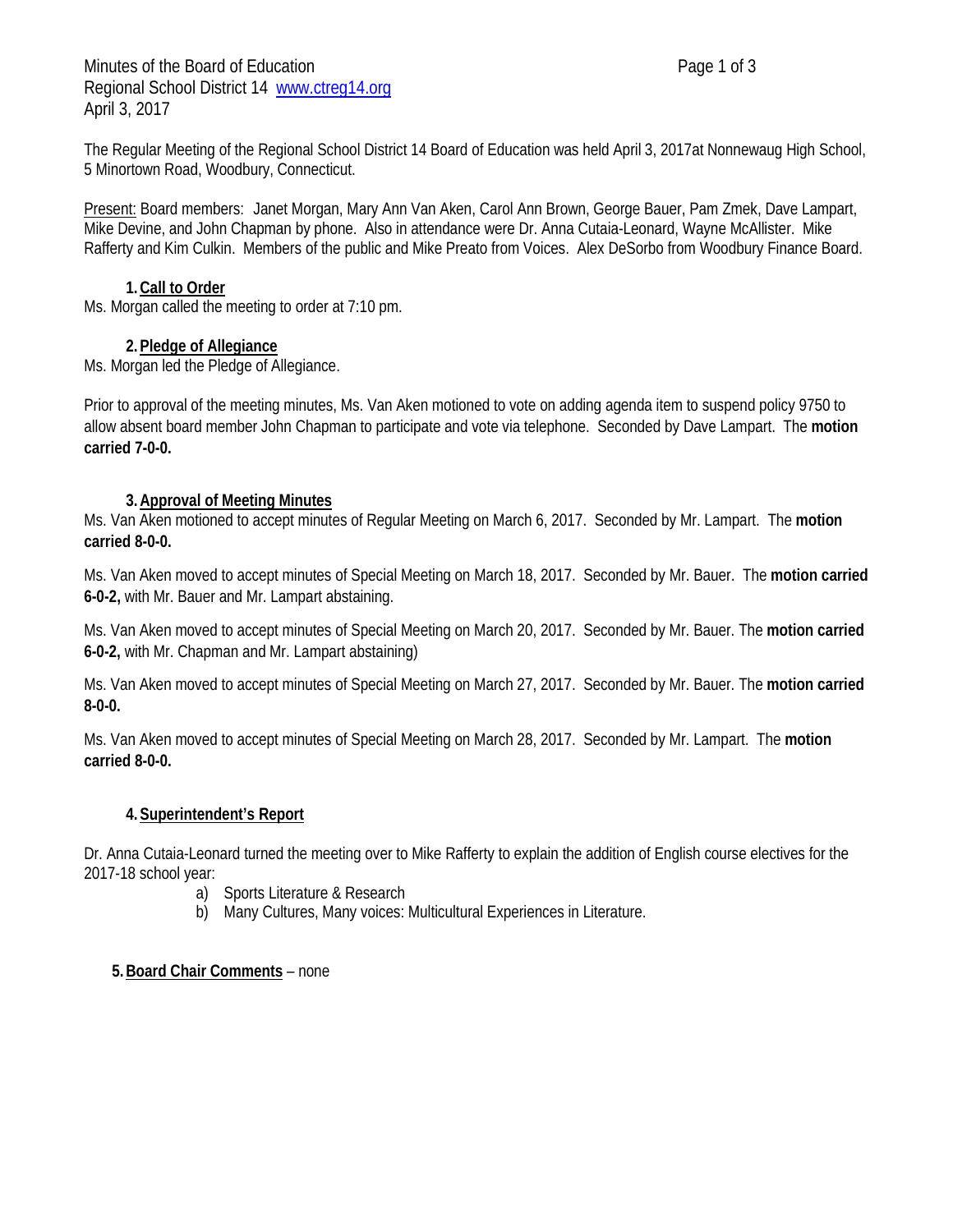# **6.Public Comment**

John Torré of Woodbury commented on the Star Preschool Program and his need to get more details on the budget for the program, reimbursements and offset costs. He feels the parents should have been asked about adoption of new program and costs. Stephanie Chapman of Woodbury also wanted to know the benefits of the new program. Concerned about all day for three year olds. Mike Losh of Woodbury, a new parent, also concerned about the changes. Maria Van Galen of Woodbury concerned about her special needs three year old who also has food allergies and his eating in the school cafeteria.

### **7.Old Business**

Ms. Van Aken moved that the board approve the following mandated policies supplied and revised by CABE Policy Services, having been reviewed and recommended by the Policy Committee and as presented: 3152(a-c), 5141.25, 6114 (a-b), 7211, 7221. Seconded by Mr. Bauer. The **motion carried 8-0-0.**

#### **8.New Business**

- A. Mr. Bauer moved that the Board of Education name Saturday, June 17, 2017, as the Graduation Date for the NHS Class of 2017 as presented. Seconded by Dave Lampart. The **motion carried 8-0-0.**
- B. Ms. Van Aken moved that the Region 14 Board of Education approve NHS Agriscience students' educational out-ofstate trip to St. Louis, MO and seconded by Dave Lampart. The **motion carried 8-0-0.**
- C. Mr. Bauer moved that the Region 14 Board of Education approve and adopt the Superintendent's proposed budget for the fiscal year 2017-2018 in the amount of \$33,443, 471 as presented to the board. Seconded by Ms. Van Aken. Mr. Bauer then moved to amend the current motion to deduct \$52,722 of capital reserve funds along with \$5000 for program correction. The **motion tied 4-4 therefore failed. Ms. Morgan, Ms. Van Aken, Mr. Chapman and Mr. Lampart against, Mr. Bauer, Ms. Zmek, Ms. Brown and Mr. Devine in favor.**

Mr. Bauer moved to amend the first motion by reducing the amount by \$5000 to bring the total percentage from 1.26% to 1.24%. The new total amount would be \$33,438,471. Seconded by Ms. Van Aken. The **motion carried unanimously 8-0-0**.

Ms. Van Aken then moved that Region 14 Board of Education approve and adopt the amended Superintendent's budget for the fiscal year 2017-2018 in the amount of \$33,438, 471. Seconded by Mr. Lampart. The **motion carried 6-2-0. Ms. Morgan, Ms. Van Aken, Mr. Chapman, Mr. Lampart, Mr. Bauer, and Ms. Zmek in favor, Mr. Devine and Ms. Brown against.** 

Ms. Zmek requested that the motion be rescinded for additional clarification. Mr. Bauer motioned to rescind his amended motion and Ms. Van Aken seconded. The **motion carried 8-0-0.** 

After a brief discussion, Ms. Van Aken then moved that Region 14 Board of Education approve and adopt the amended Superintendent's budget for the fiscal year 2017-2018 in the amount of \$33,438, 471. Seconded by Mr. Lampart. Board Chair Morgan asked if all members understood the motion and called for a vote. The **motion carried 5-3-0. Ms. Morgan, Ms. Van Aken, Mr. Chapman, Mr. Lampart, Mr. Bauer in favor and Ms. Zmek, Mr. Devine and Ms. Brown against.**